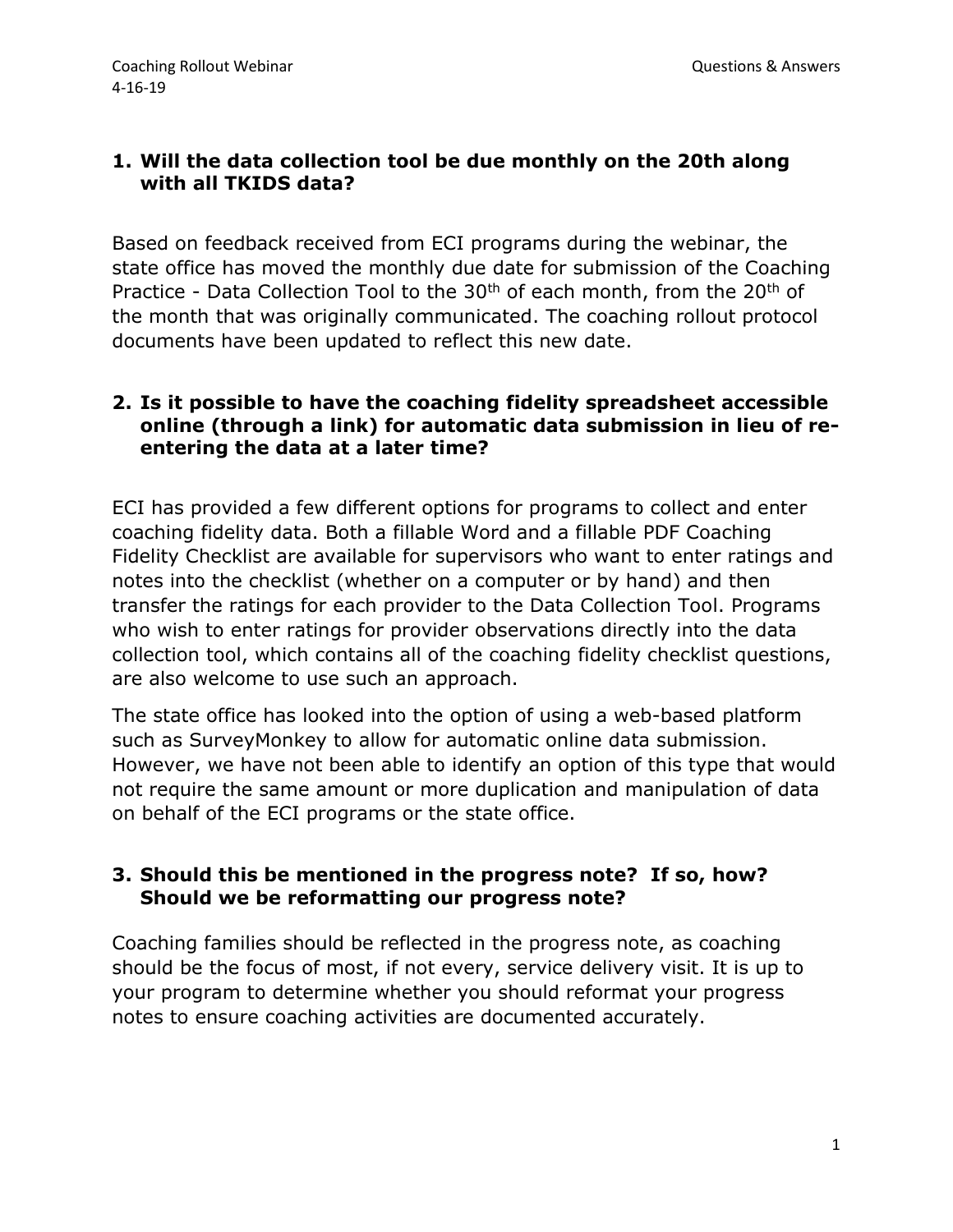### **4. Our program has an EIS/SC split; all of our SC are EIS's but they don't provide SST. Do they have to be observed using the fidelity tool?**

Only providers who deliver direct services, including SST, need to be observed using the Coaching Fidelity Tool. If a Service Coordinator is also an EIS, but does not provide SST, then they would not require an observation.

## **5. How long is the Coaching Families module?**

The online Coaching Families training module takes approximately 2.5 hours to complete if it is being viewed individually. If the module is viewed as a group, with associated interaction and discussion, the module may take approximately 3.5 - 4 hours to complete. It is up to your program how you choose to have providers view the module, and you can use a combination of both individual and group training.

#### **6. Today, an example was given of what you as state staff believe a "Yes" would be on one of the fidelity items...I think more information is needed in each area of the criteria for a "Yes" to ensure consistency in ratings across the state.**

The state office is planning additional guidance for the ratings scale used on the Coaching Fidelity Checklist, to increase consistency among supervisors in how providers are being scored. This basic legend or rubric will provide a simple framework for understanding what a provider must or must not exhibit to receive a rating of "0: Not Observed", "1: Needs Support", and "2: Yes". A few examples will be provided for each. Additional information will be forthcoming on the dissemination of this guidance.

#### **7. As a Director, I also carry a caseload. I don't have an assistant Director or team leaders so who will complete my observations?**

While the Coaching Fidelity Checklist is generally not intended as a peer-topeer observation tool, the state office understands the predicament that Program Directors may encounter in not having an Assistant Director or Team Lead to complete their observation. In these instances, we encourage the Program Director to select a trusted and seasoned colleague to complete their coaching observation.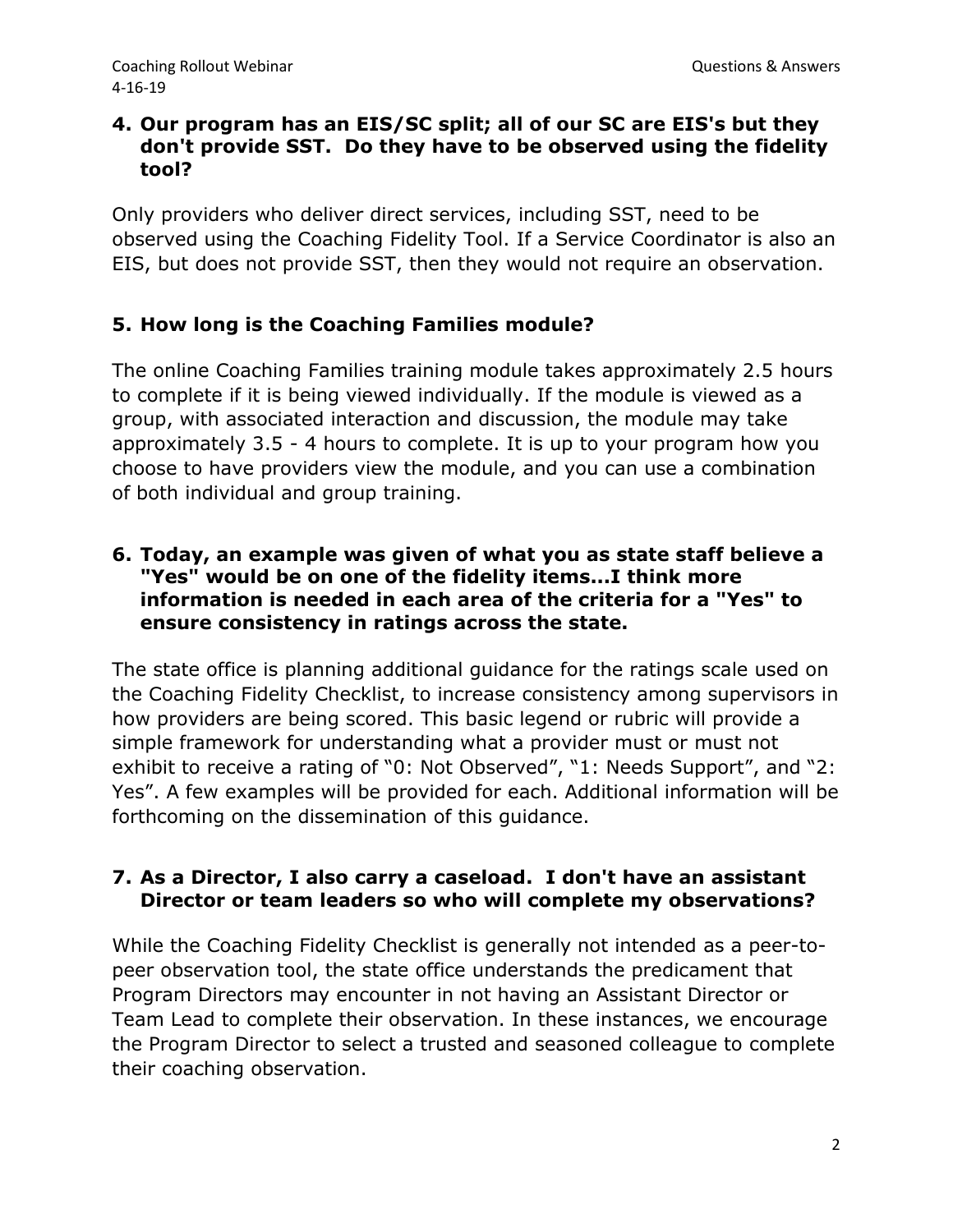### **8. Would that be the 20th of the following month?**

As noted in Question #1, the state office has moved the monthly due date for submission of the Coaching Practice - Data Collection Tool to the 30<sup>th</sup> of each month. Data is reported a full month after it is collected. For example, data for Coaching Families module completions and provider observations conducted in August would be reflected on the data collection tool submitted on September 30<sup>th</sup>. The tool may be submitted before the end of the following month if a program completes its data collection before the deadline.

### **9. Thank you for attaching the handout here. Please update the link on the HHSC website - it links to the old TX Coaching Fidelity Checklist still.**

Per the webinar, the state office has posted all of the tools and resources needed to support programs for initial kick-off of the coaching evidencebased practice on May 1, 2019 on the ECI Extranet. The ECI state office staff cannot update the ECI webpage directly, but must send files and text to another HHSC team for updating. Due to this process, ECI is asking that you use the ECI Extranet to access the necessary tools, until the assigned HHSC web team can get the links and text updated on the ECI webpage in the next few weeks.

Please note that the Coaching Rollout Protocol and the Coaching Practice - Data Collection tool will only be accessible from the ECI Extranet. All other resources, such as the Coaching Fidelity Checklist, links to the Coaching Families module and the Coaching Tip Sheets for Families and Providers, will be available on the Extranet and publically on the ECI webpage.

# **10. I do not see the Coaching Tip Sheet for families in Spanish on the website either.**

The Coaching Tip Sheet for Families is on the ECI Training and Technical Assistance webpage in both English and Spanish. The tip sheet in both languages can be found at the following link: [https://hhs.texas.gov/doing](https://hhs.texas.gov/doing-business-hhs/provider-portals/assistive-services-providers/early-childhood-intervention-programs/training-technical-assistance/coaching-families)[business-hhs/provider-portals/assistive-services-providers/early-childhood](https://hhs.texas.gov/doing-business-hhs/provider-portals/assistive-services-providers/early-childhood-intervention-programs/training-technical-assistance/coaching-families)[intervention-programs/training-technical-assistance/coaching-families.](https://hhs.texas.gov/doing-business-hhs/provider-portals/assistive-services-providers/early-childhood-intervention-programs/training-technical-assistance/coaching-families) Please see the fourth bullet under the Technical Assistance Tools: Materials and Resources heading, about half way down the page.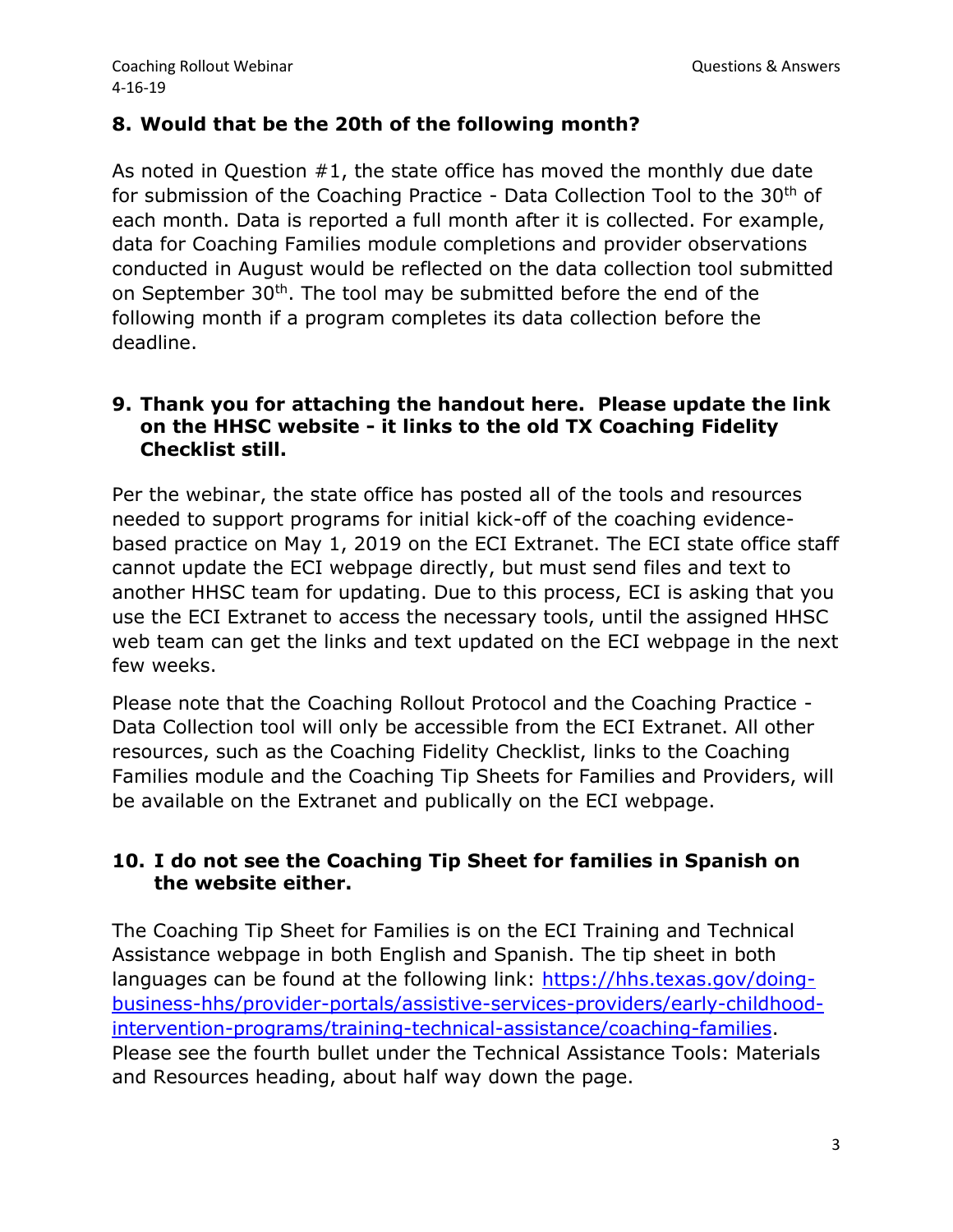### **11. Regarding the timeline for providers who have viewed the Coaching Families module within 2 years - is that 2 calendar years or 2 fiscal years? (I had most of ours view it in Nov-Dec 2016, so greater than 2 years - should they watch again?)**

The state office would like to clarify expectations regarding completion of the Coaching Families module. Two years is actually defined a little more loosely than what you are asking. If a provider completed the Coaching Families module between November 2016 (when it was initially rolled out) and April 2019, they are not required to view the Coaching Families module again following the May 1, 2019 statewide coaching rollout kick-off date, unless your program chooses to have them do so.

#### **12. Can you please clarify which report is due the 20th of each month?**

The state office has moved the monthly due date for submission of the Coaching Practice - Data Collection Tool to the 30<sup>th</sup> of each month. If a provider completed the Coaching Families module during the previous month, then this should be noted on the *Coaching Module – Completion* tab. If a provider received an observation from a supervisor using the Coaching Fidelity Checklist, this should be noted on the *Observation and Fidelity Tracking* tab. There may or may not be training information that needs to be updated on the *Program Information* tab on a monthly basis. Tools should be sent monthly to Eileen Schrandt, ECI Project Manager at [Eileen.Schrandt@hhsc.state.tx.us.](mailto:Eileen.Schrandt@hhsc.state.tx.us) Comprehensive information is contained within the Coaching Practice – Data Collection Tool template on how each sheet should be completed.

#### **13. Will these demonstrations/observations take the place of the MIW observations and those included in the EIS IPDP and SC IPDP or is this in addition to those demonstrations/observations?**

The coaching observation conducted for the statewide rollout of the coaching evidence-based practice under the SSIP may be the same observation used for the Making It Work (MIW) module or the Early Intervention Specialist or Service Coordinator Individual Professional Development Plan (IPDP). However, this does not preclude the supervisor or provider from completing any related activities or paperwork for the MIW or IPDP observation.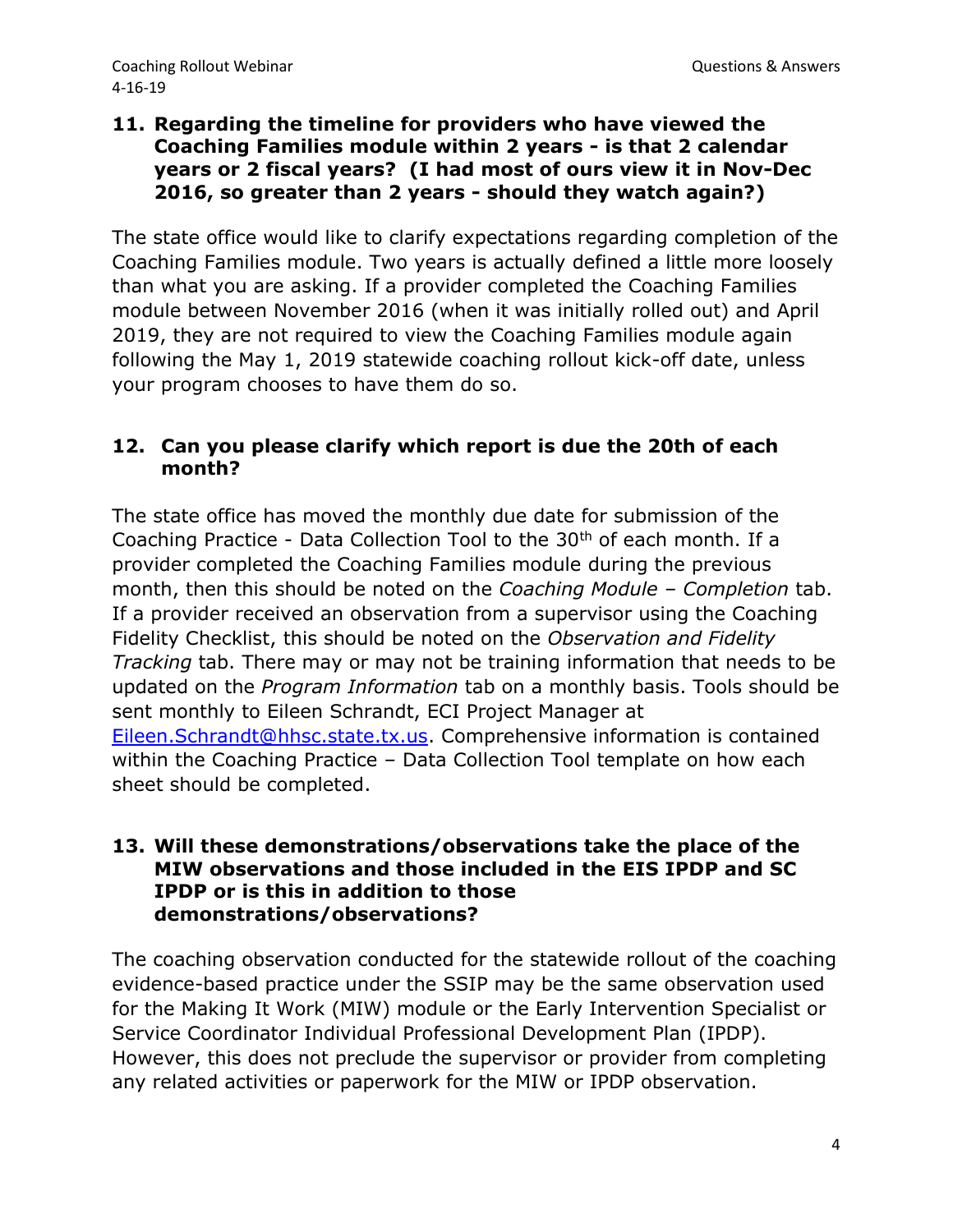### **14. Can you review the timelines for completion for new hires again, please?**

Timelines and additional helpful information on the steps to implement the coaching practice within your program are presented and explained in the Coaching Rollout Protocol document. Please take the time to review this document and familiarize yourself with timelines and expectations.

All providers will be given up to three months after the coaching kick-off date to complete the Coaching Families module; with rollout starting on May 1, 2019, programs should have providers view the module and complete the required pre/post-tests by July 31, 2019. New providers who are hired after the rollout date will be given one month to complete the Coaching Families module (or 3 months after rollout, whichever is later). All providers should have an observation completed within six months of viewing the Coaching Families module, whether they are a new hire or a continuing provider.

# **15. When did you say the handouts for the webinar and other items will be posted on extranet? (not the fidelity checklist- I see that here)**

During the webinar it was stated that the coaching tools and resources referenced during the presentation would be available on the ECI Extranet within the next week. All of the items except for the Data Collection Tool were posted on Tuesday, April 23, 2019. The final Coaching Practice – Data Collection Tool template was posted on Friday, April 26, 2019.

The ECI state office has made the decision to pre-populate provider data into the Coaching Practice – Data Collection Tool for each ECI program, to support data entry. Individual program data collection tools will be emailed to programs between May  $1^{st}$  and  $3^{rd}$ , 2019. Additionally, the state office is creating a coaching protocol flowchart to provide a simpler and less narrative- heavy visual representation of the coaching rollout protocol. This document will be posted to the ECI Extranet on May 1, 2019.

## **16. What was the reason again that the state office could not enter the data?**

The ECI state office acknowledges the amount of data entry that is associated with statewide coaching rollout, and is required to adequately report on SSIP progress. In an effort to make the process more amenable,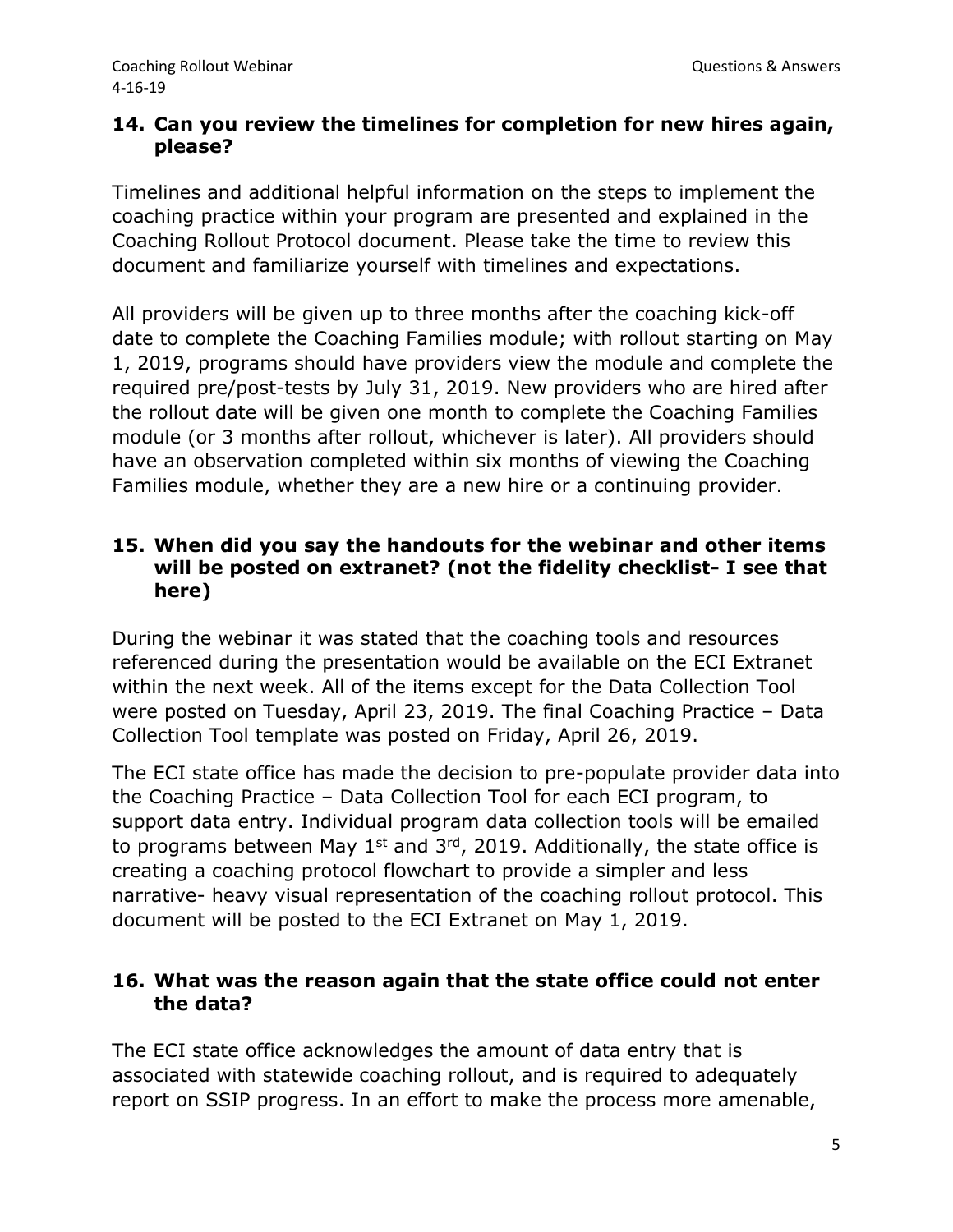the state office will be taking a few steps to support programs with data entry. First, the state office will pre-populate provider data into individual program data collection tools and email them to programs. It will then be the program's responsibility to properly maintain this data.

Additionally, the state office will also be sharing with programs a list of email addresses from the Coaching Families post-module survey, that show who in their programs has been identified as having already completed the Coaching Families module between rollout of the training in November 2016 and now. This should help programs to complete the Coaching Families - Completion tab on the data collection tool. Also related to viewing the Coaching Families module and completing the coaching rollout pre and posttests, the state office will be able to provide programs with a quarterly document downloaded from Survey Monkey that allows them to cross reference or double-check which of their providers have completed these components.

At the most recent review of the TRADS Employee Reports, two weeks ago, there was nearly 2,600 providers eligible to receive coaching observations across the 42 contracted programs.

## **17. Is the state under a hiring freeze? If not, could you hire additional staff to gather the data to take it off of program staff?**

The Legislature allocates the ECI state office a set amount of positions, and we are not able to hire additional staff beyond this allocation.

# **18. Who can do the observations: Team Leaders, QA Staff or Supervisors?**

The Coaching Fidelity Checklist is generally not intended to be a peer-topeer observation tool. Observations of providers should be done by supervisors, team leads, program directors, or those in similar leadership positions. The state office understands that each ECI program is set up differently, so supervisory positions may differ across programs. The underlying intent is that observations be conducted by staff that oversee or supervise the continuum of direct service provider types.

To provide some context for managing the completion of required observations, let's take a look at a sample of programs of different sizes: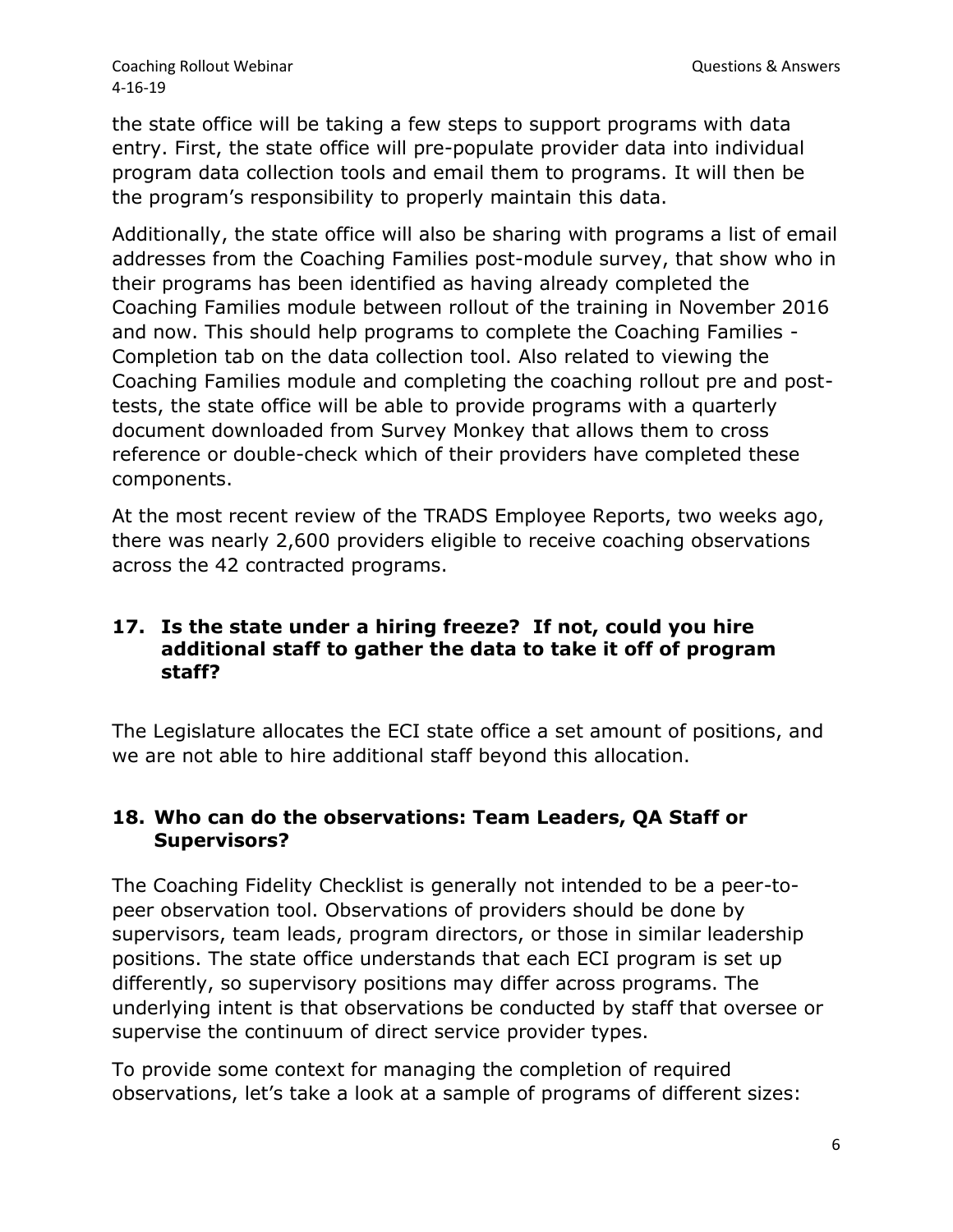Coaching Rollout Webinar Coaching Rollout Webinar Coaching Rollout Webinar Coaching Rollout Messings and Coaching Rollout Messings and Coaching Rollout Messings and Coaching Rollout Messings and Coaching Rollout Messings a 4-16-19

- ECI's largest program has approximately 318 providers that should be observed using the Coaching Fidelity Checklist. Within this program there are also approximately 27 supervisors. If 318 providers need to have an observation completed within six months, this means that 53 observations should be completed during each of those months. Depending on how supervisory responsibilities are split, each of the 27 supervisors would need to complete approximately two observations during each of the six months.
- ECI's other large programs have approximately 135 providers each that should be observed using the Coaching Fidelity Checklist. On average, there are also approximately six supervisors. If 135 providers need to have an observation completed within six months, this means that 23 observations should be completed during each of those months. Depending on how supervisory responsibilities are split each of the six supervisors would need to complete approximately three to four observations during each of the six months.
- Across all current ECI programs, the mean number of providers that require an observation using the Coaching Fidelity Checklist is 61. On average, there are also approximately three supervisors in programs of this size. If 61 providers need to have an observation completed within six months, this means that 10 observations should be completed during each of those months. Depending on how supervisory responsibilities are split each of the three supervisors would need to complete approximately three to four observations during each of the six months.
- ECI's small programs have approximately 25 providers each that should be observed using the Coaching Fidelity Checklist. On average, there are also approximately two supervisors. If 25 providers need to have an observation completed within six months, this means that 4 observations should be completed during each of those months. Depending on how supervisory responsibilities are split, each of the two supervisors would need to complete approximately two observations during each of the six months.

#### **19. If I have a staff who cannot or will not reach fidelity what are the consequences to the individual staff and/or the program?**

There currently are no specific consequences in place from the state level for individual providers that do not meet fidelity, or for programs that have a large number of providers that do not meet fidelity. Programs can determine